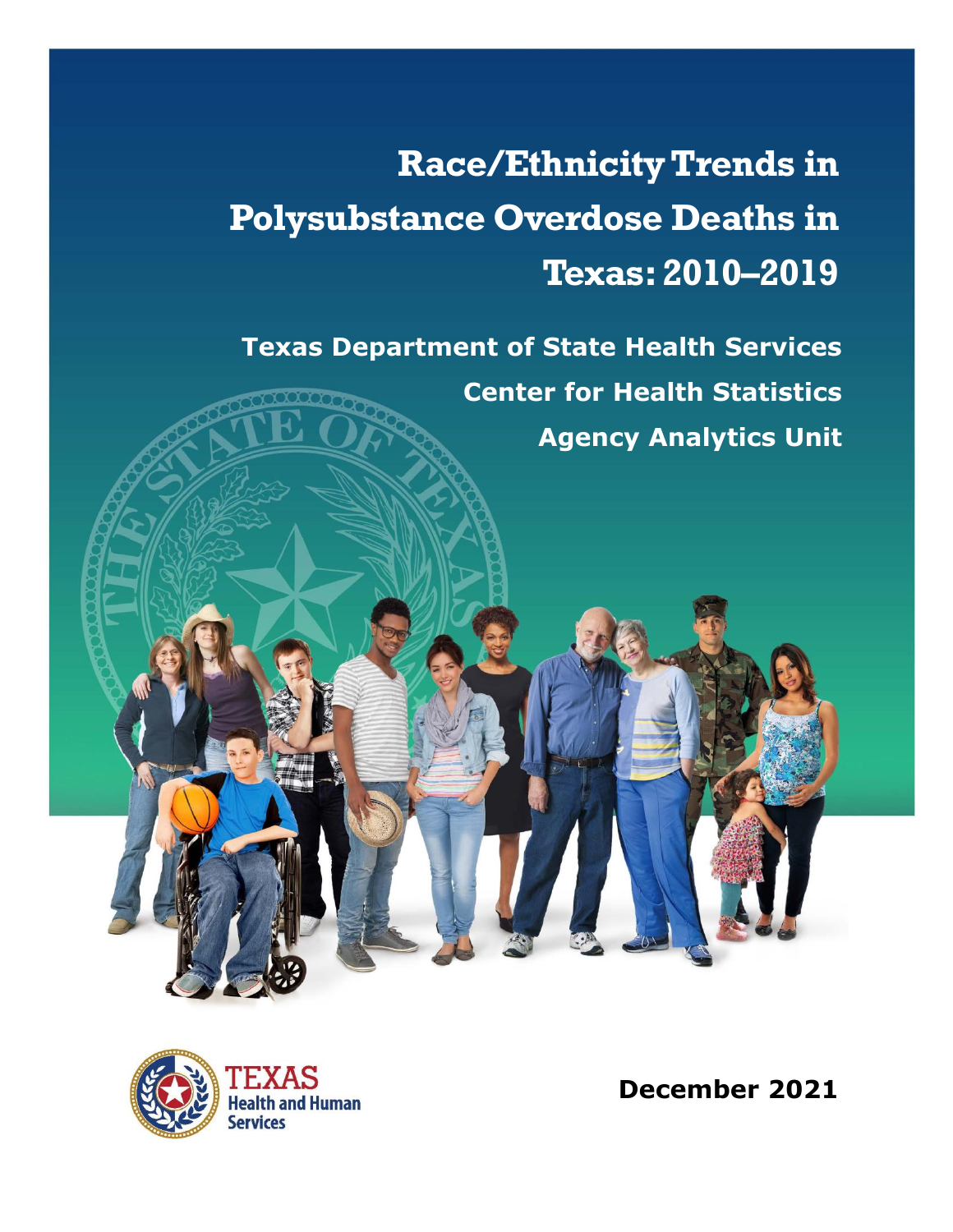# **Table of Contents**

<span id="page-1-0"></span>

|  | 2. Polysubstance Overdose Death Trends by Race/Ethnicity  3 |  |  |  |
|--|-------------------------------------------------------------|--|--|--|
|  |                                                             |  |  |  |
|  |                                                             |  |  |  |
|  |                                                             |  |  |  |
|  |                                                             |  |  |  |
|  |                                                             |  |  |  |
|  |                                                             |  |  |  |
|  |                                                             |  |  |  |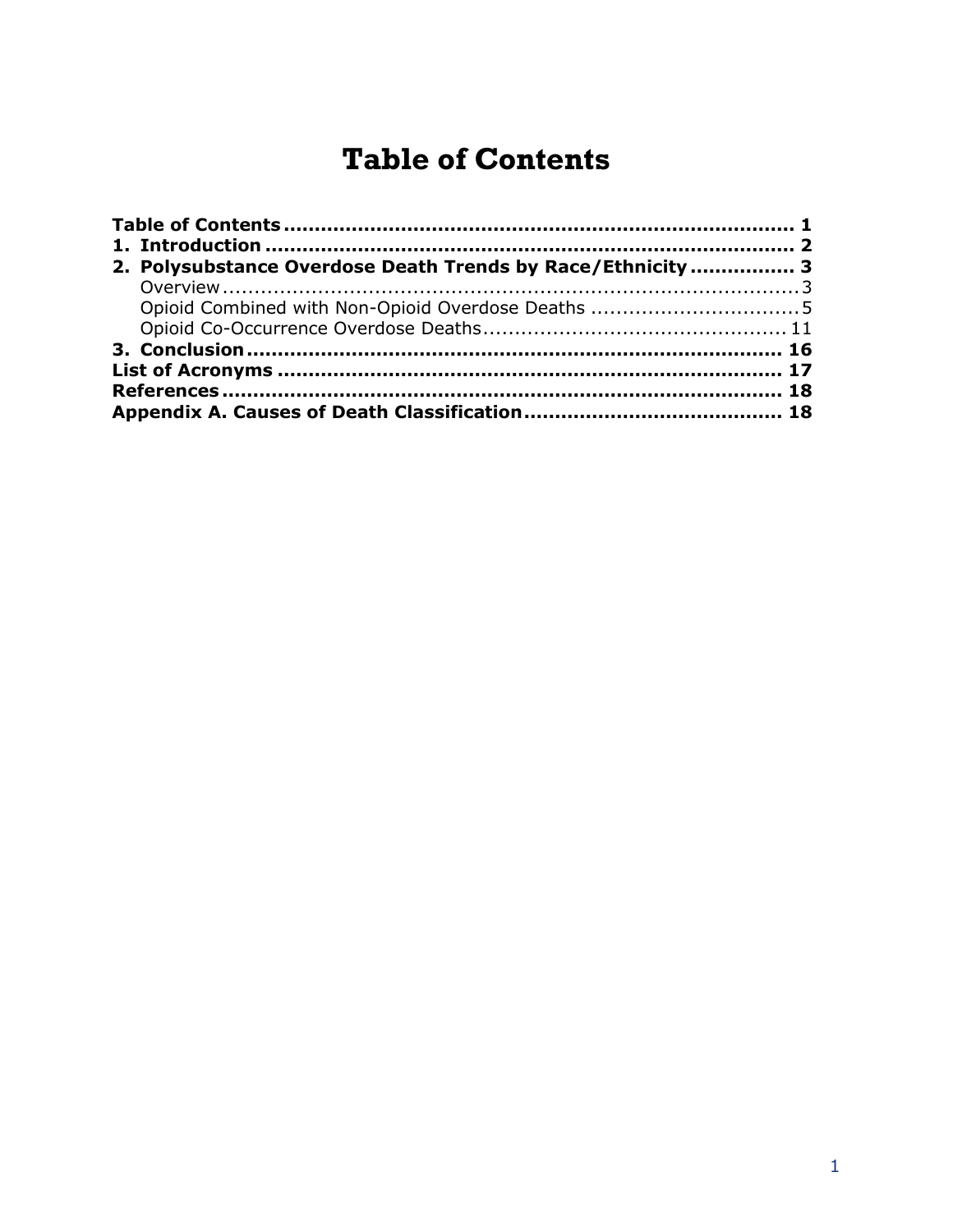#### <span id="page-2-0"></span>**1.Introduction**

Polysubstance use refers to the consumption of multiple drugs—either simultaneously, sequentially, or unknowingly—when consuming a drug that may contain other unknown substances or contaminants. Simultaneous use of multiple drugs, such as prescription opioids, benzodiazepines, psychotropics, and illicit drugs, including cocaine, heroin, and synthetic opioids, contributes substantially to overdose morbidity and mortality. Recent reports published by the Department of State Health Services Center for Health Statistics have focused on sex and age group trends in polysubstance overdose. <sup>1</sup> This analysis prioritized assessing trends in polysubstance overdose deaths in Texas by race/ethnicity.

This report highlights trends in polysubstance drug overdose deaths in Texas from 2010 to 2019 stratified by race and ethnicity. All data were derived from the DSHS [Vital Statistics Section](https://dshs.texas.gov/vs/default.aspx) (DSHS VSS) death certificates. Each death certificate includes multiple causes of deaths as assessed by medical certifiers. The data contain all deaths that occurred in Texas, including deaths of non-Texas residents, and deaths of Texas residents that occurred outside of Texas. DSHS VSS queried the death certificate data to identify overdose-related causes of death based on International Statistical Classification of Diseases and Related Health Problems, Tenth Revision (ICD-10) codes following the National Center for Health Statistics (NCHS) guidance (Appendix A). These ICD-10 codes include accidental overdose of drug, wrong drug given or taken in error, drug taken inadvertently; accidents in the use of drugs; and accidental poisoning by unspecified drugs, medications, and biological substances (ICD-10, Chapter XX). To determine rate denominators, yearly race/ethnic-specific mid-year populations estimates for Texas were obtained from the Texas Demographic Center.<sup>2</sup>

From 2010 to 2019, polysubstance opioid overdose deaths increased across nearly all racial/ethnic groups. While the greatest rates and counts of polysubstance opioid overdose deaths were seen among non-Hispanic White Texans, other groups also saw substantial increases in deaths over the last 10 years. Opioid polysubstance overdose deaths among non-Hispanic Asians and persons in all other non-Hispanic racial groups (Other) remained low, but nearly doubled from 2010 to 2019.

The substance combinations that accounted for the greatest percent increase in deaths from 2010 to 2019 across all racial/ethnic groups included opioids and psychostimulants (e.g., amphetamine, methamphetamine), as well as opioids and cocaine, and synthetic opioids.

<sup>1</sup> Opioid Polysubstance Overdose Deaths in Texas 2010-2019: https://healthdata.dshs.texas.gov/dashboard/list/drugs-and-alcohol/opioids/

<sup>2</sup> Texas Demographic Center Estimates: https://demographics.texas.gov/data/tpepp/estimates/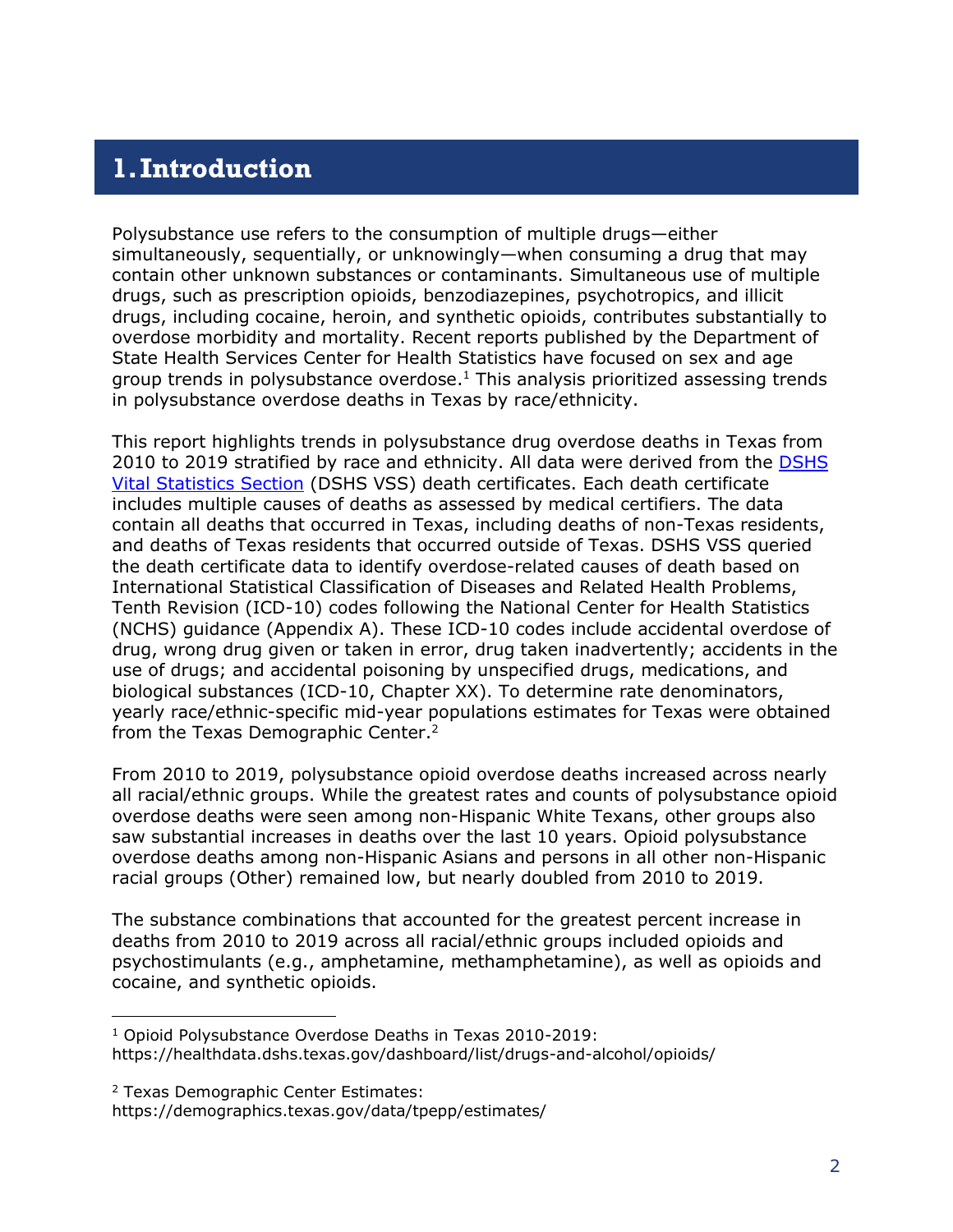## <span id="page-3-0"></span>**2.Polysubstance Overdose Death Trends by Race/Ethnicity**

## <span id="page-3-1"></span>**Overview**

Opioid polysubstance overdose deaths have steadily increased in Texas since 2015 across nearly all racial/ethnic groups. From 2011 to 2019, polysubstance overdose death rates approximately doubled among non-Hispanic White, non-Hispanic Black, and Hispanic populations, with 2019 seeing the highest rates among these groups (Figure 1).

While most opioid polysubstance overdose deaths occurred among non-Hispanic White populations, number of deaths also increased among non-Hispanic Black and Hispanic populations during 2010 to 2019 (Figure 2.). From 2011 to 2018, polysubstance overdose deaths among non-Hispanic Asians and persons in all other non-Hispanic racial groups (Other) increased steadily but decreased in 2019.

Figures 1 and 2 highlight overdose death rates and trends involving opioids in combination with another substance, including different classes of opioids and nonopioid substances, by race/ethnicity group.



## **Figure 1. Polysubstance Overdose Death Rates by**

**Race/Ethnicity, 2011–2019**

Data Source: Texas Department of State Health Services Vital Statistics Section death certificate data.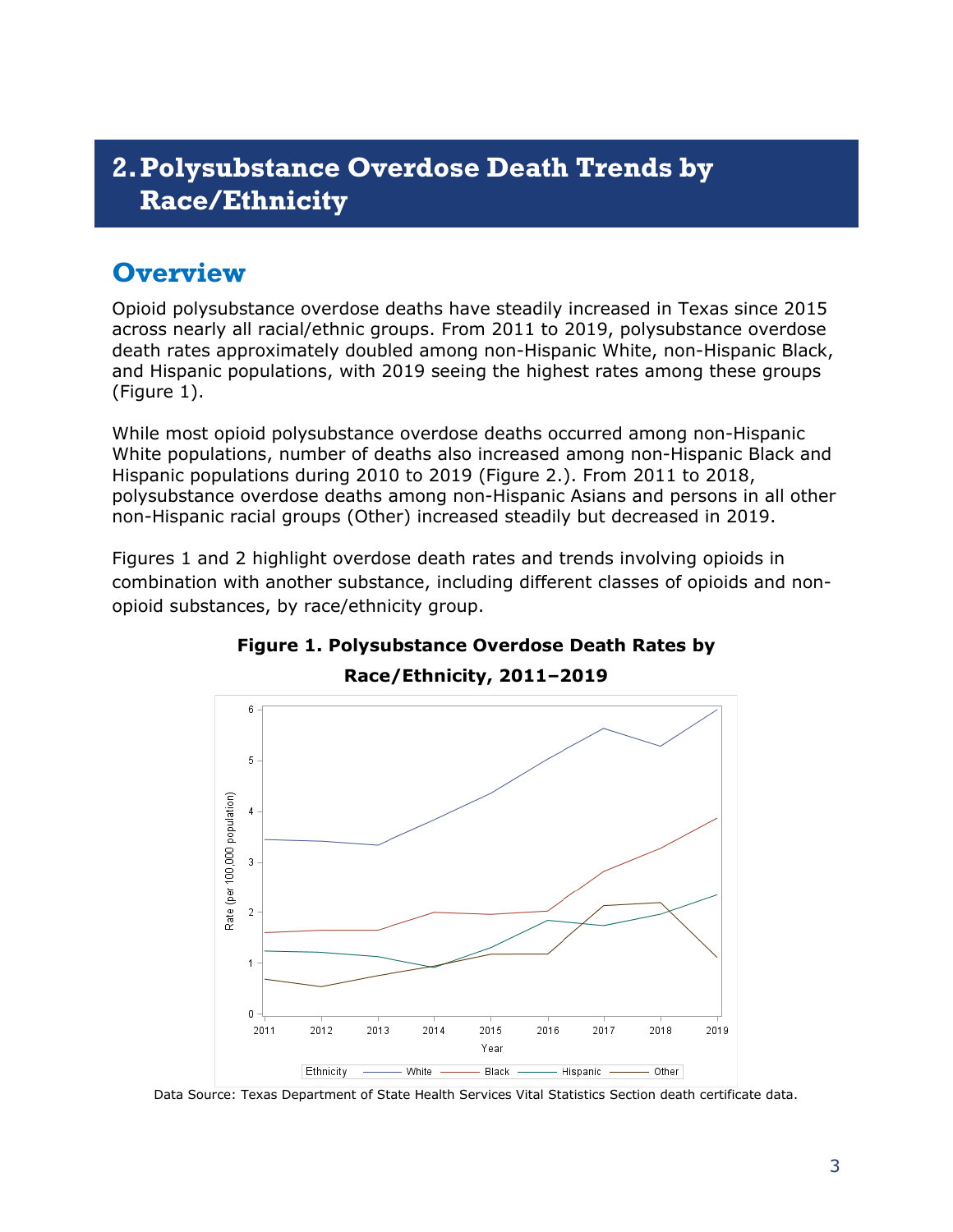

**Figure 2. Polysubstance Overdose Deaths by Race/Ethnicity, 2010–2019**

Data Source: Texas Department of State Health Services Vital Statistics Section death certificate data.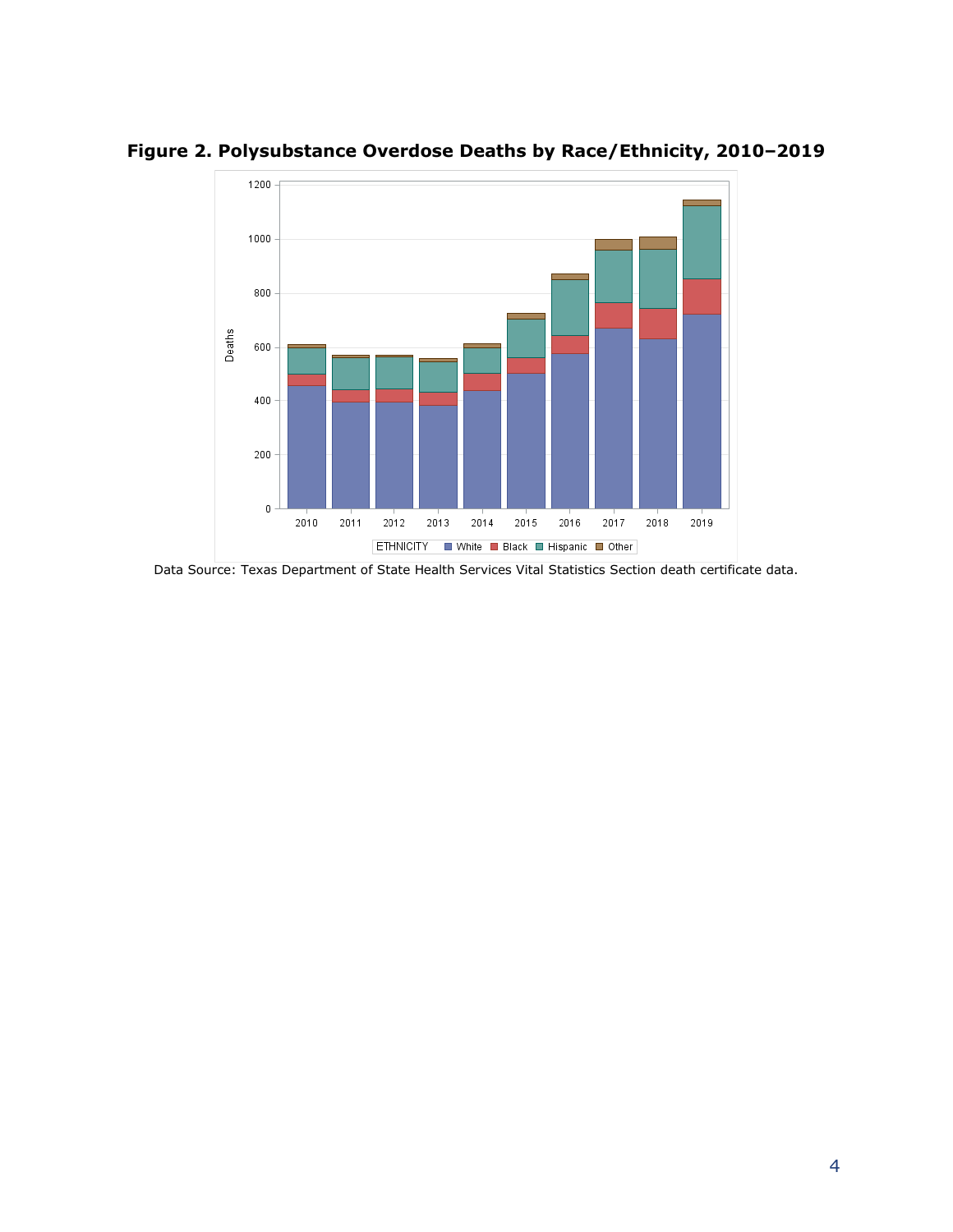## <span id="page-5-0"></span>**Opioid Combined with Non-Opioid Overdose Deaths**

Much of the increase in overdose deaths over the past decade is due to a coinvolvement of opioids and non-opioid substances. Non-opioids include substances such as cocaine, benzodiazepines, and psychotropics (including psychostimulants like amphetamine/methamphetamine).

The most predominant drug combinations of this class were opioids and benzodiazepines, followed by opioids and cocaine, and opioids and psychotropics (mainly psychostimulants).

Increases in death rates and counts were seen across all race/ethnicity groups (Figures 3 and 4). The largest percentage increases from 2011 to 2019 occurred among non-Hispanic Black persons (89 percent), followed by Hispanic persons (83 percent), non-Hispanic White persons (76 percent), and non-Hispanic Asians and persons in all other non-Hispanic racial groups (Other) (59 percent).



**Figure 3. Opioid and Non-Opioid Overdose Death Rates by Race/Ethnicity, 2011–2019**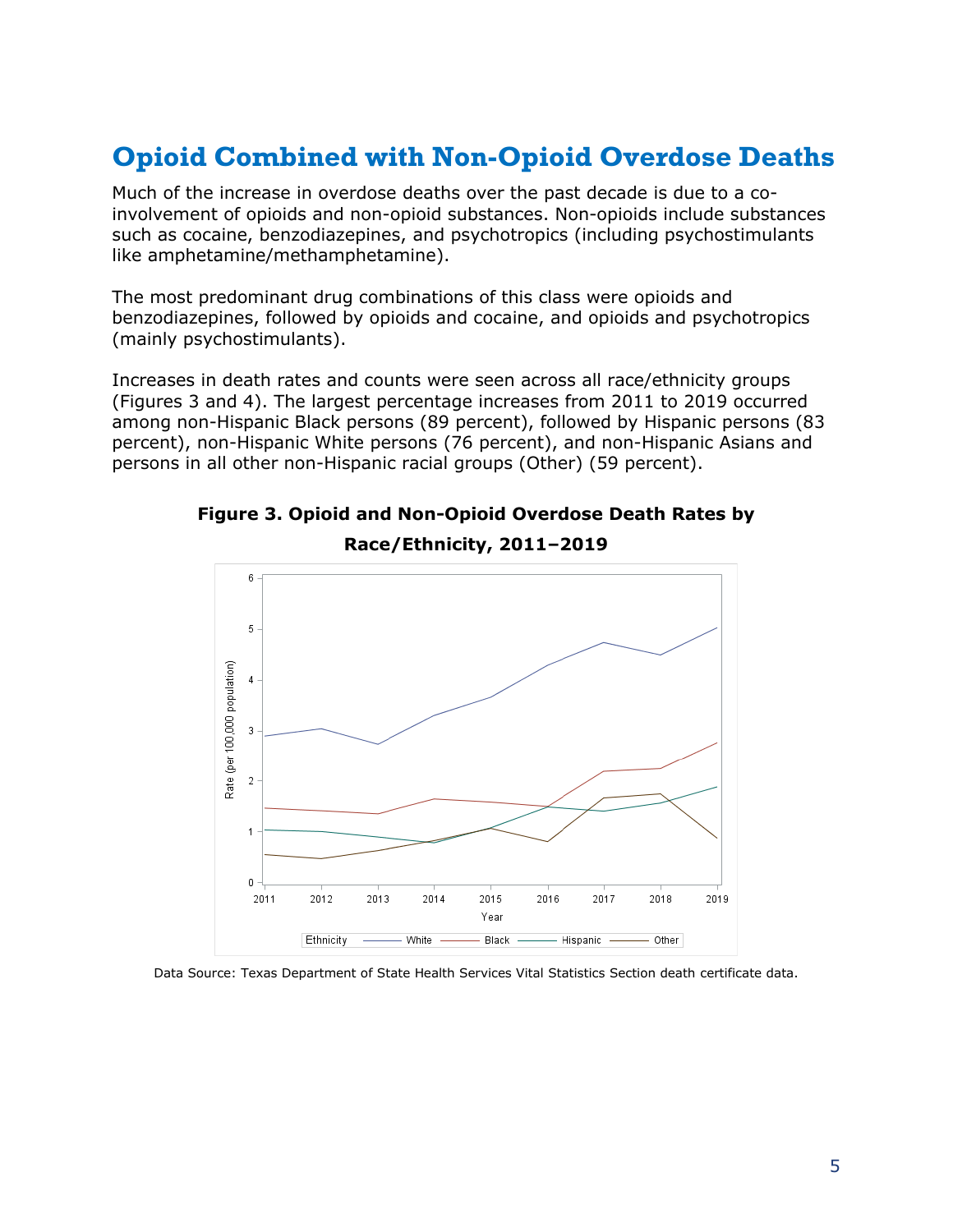

**Figure 4. Opioid and Non-Opioid Overdose Deaths by Race/Ethnicity, 2010–2019**

Rates of death involving opioids with benzodiazepines increased across all racial/ethnic group categories (Figure 5). Among Hispanic Texans, the number of deaths involving opioids and benzodiazepines almost doubled from 2010 to 2019. White populations had steady increases in this type of death after 2014. Among non-Hispanic Black and non-Hispanic Asian and persons in all other non-Hispanic racial groups (Other), this kind of overdose death remained mostly stable from 2010 to 2019 (Figure 6).

Data Source: Texas Department of State Health Services Vital Statistics Section death certificate data.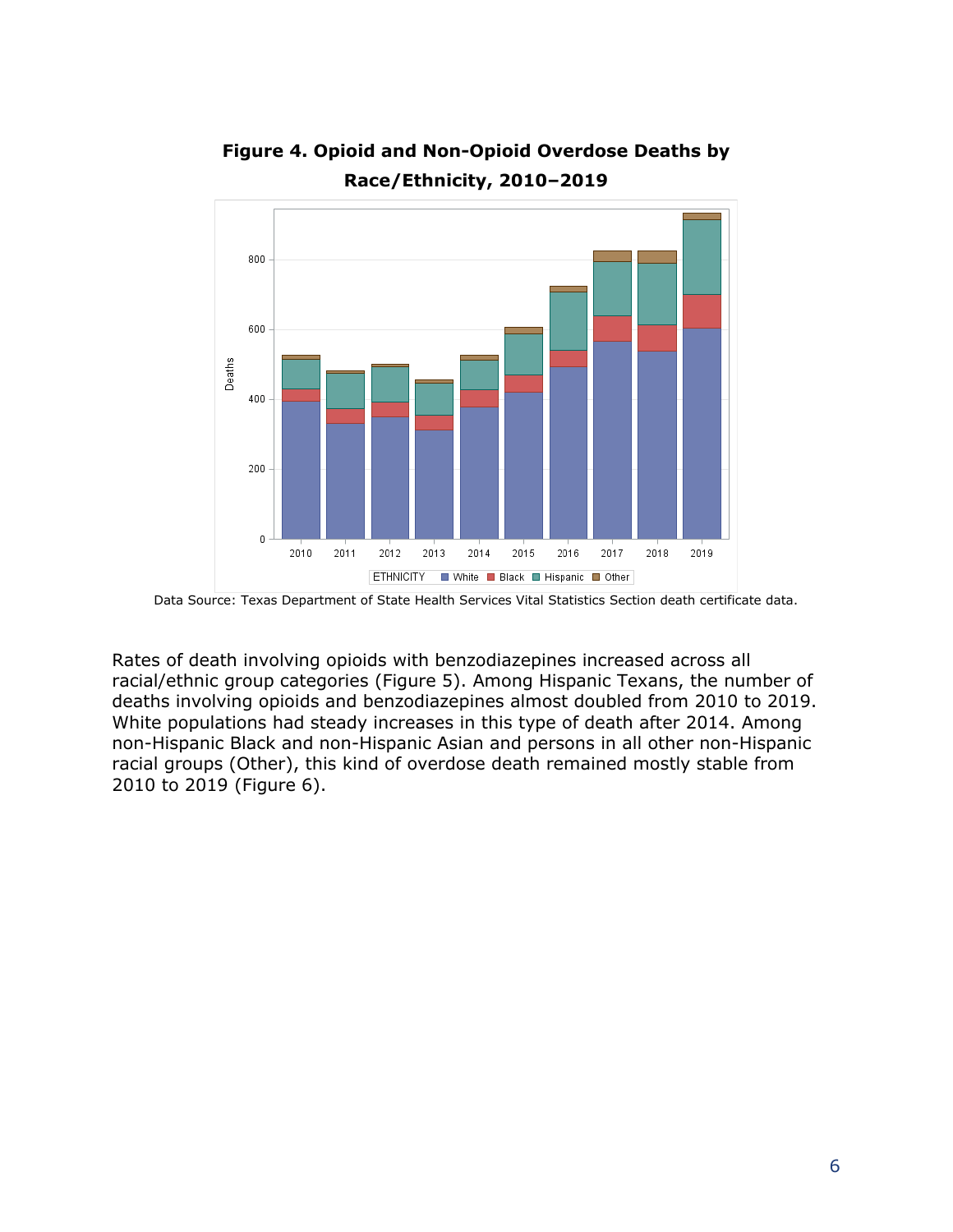

**Figure 5. Opioid and Benzodiazepines Overdose Death Rates by Race/Ethnicity, 2011–2019**

Data Source: Texas Department of State Health Services Vital Statistics Section death certificate data.



#### **Figure 6. Opioid and Benzodiazepines Overdose Deaths by Race/Ethnicity, 2010–2019**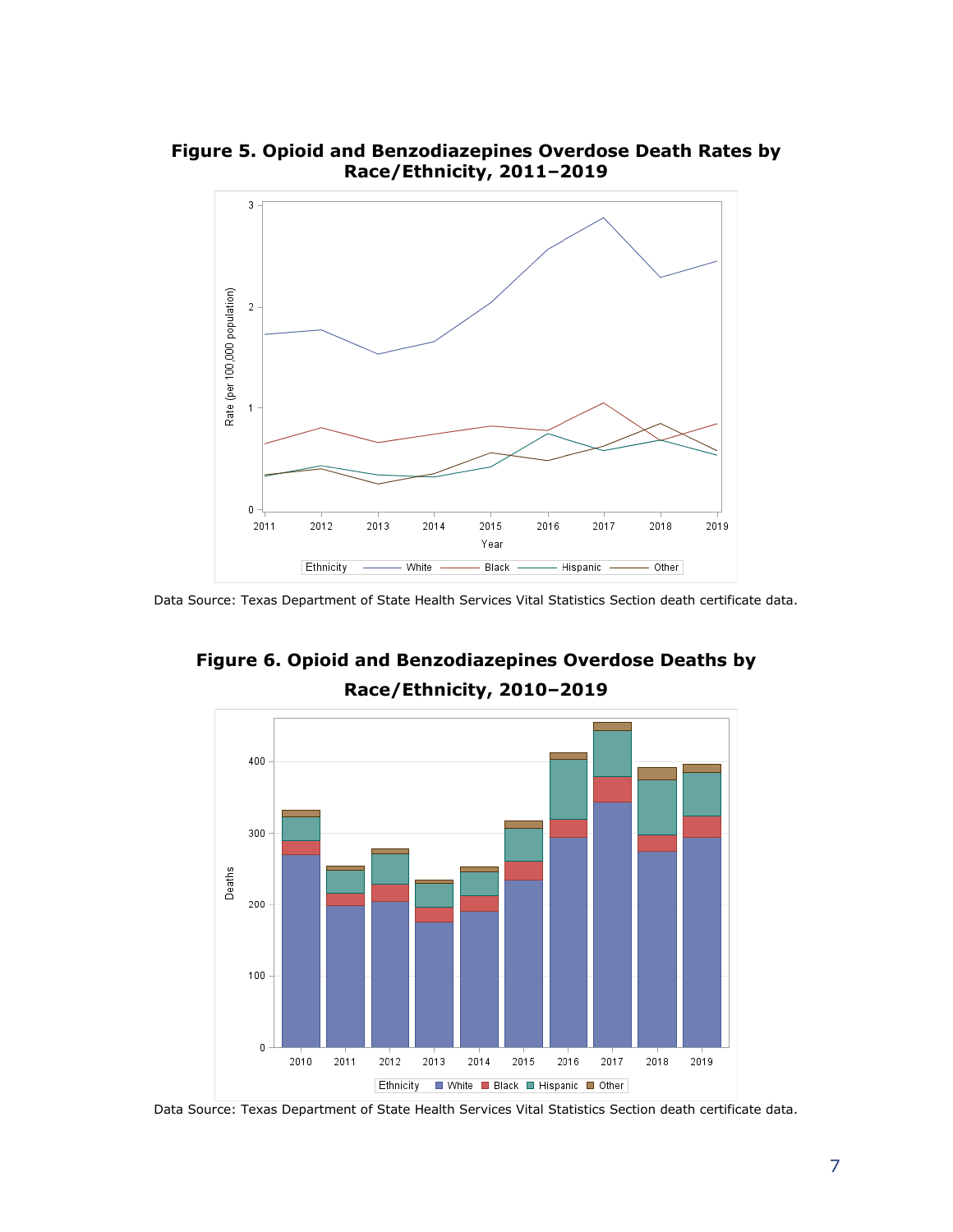Polysubstance overdose deaths involving opioids and cocaine increased from 2010 to 2019, especially after 2015 (Figures 7 and 8). The rate of death among non-Hispanic Whites and Hispanics fluctuated throughout the period analyzed, with the highest rates in 2019. This same type of death more than quadrupled among non-Hispanic Blacks from 2010 to 2019, with 65 deaths and the highest rate among all race/ethnicity groups in 2019. Deaths among non-Hispanic Asians and persons in all other non-Hispanic racial groups (Other) increased almost five-fold from 2016 to 2017, but decreased in 2019.



#### **Figure 7. Opioid and Cocaine Overdose Death Rates by Race/Ethnicity, 2011–2019**

Data Source: Texas Department of State Health Services Vital Statistics Section death certificate data.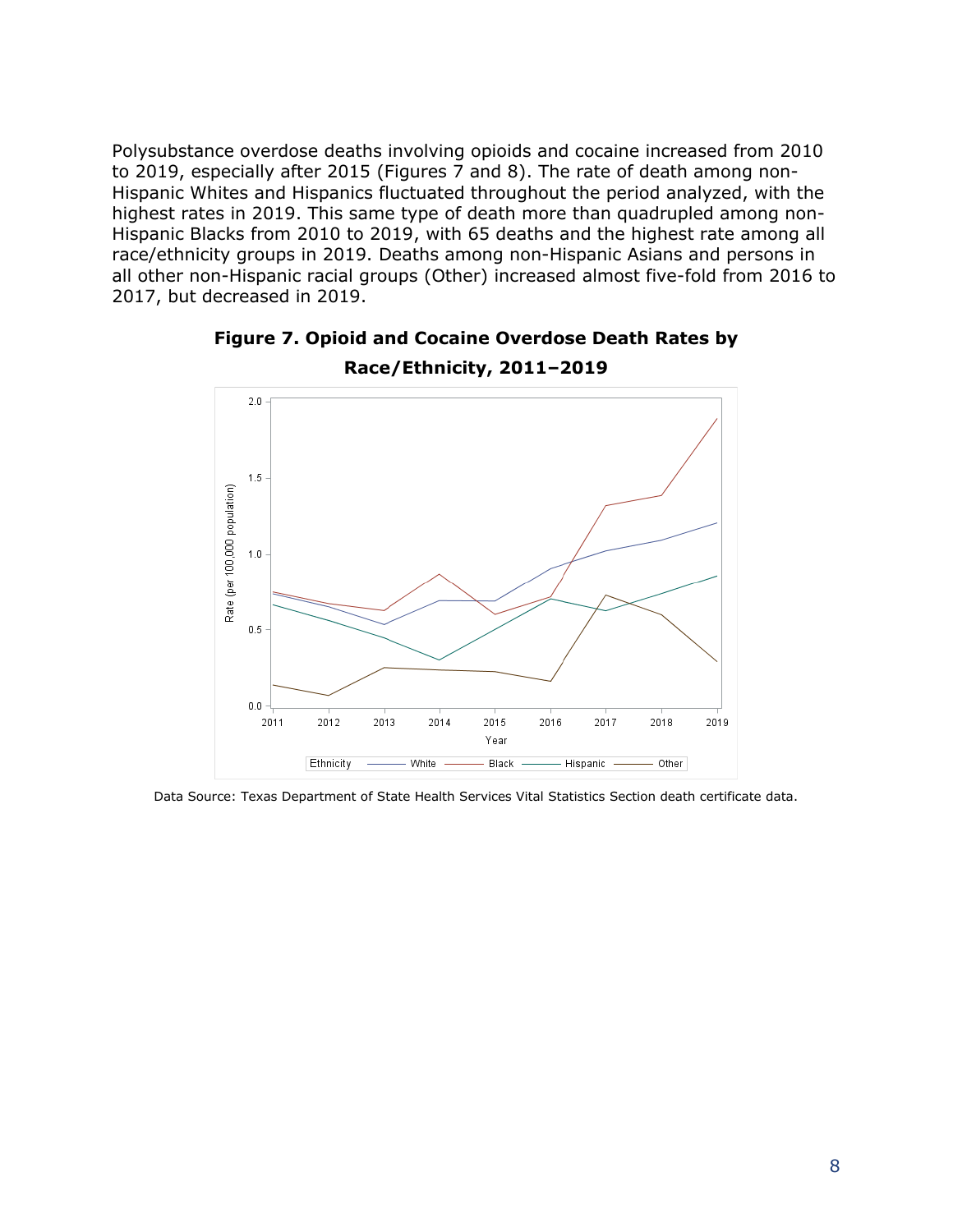

**Figure 8. Opioid and Cocaine Overdose Deaths by Race/Ethnicity, 2010–2019**

Rates of death involving a combination of opioids and psychostimulants considerably increased across most racial/ethnic groups from 2018 to 2019 (Figure 9). This type of death rose seven-fold among non-Hispanic White Texans from 2010 to 2019. Among Hispanics and non-Hispanic Blacks, this type of overdose death more than doubled between 2018 and 2019. Among non-Hispanic Asians and persons in all other non-Hispanic racial groups (Other), there was a slight increase in deaths after 2013 but deaths remained relatively stable from 2015 to 2019 (Figure 10).

Data Source: Texas Department of State Health Services Vital Statistics Section death certificate data.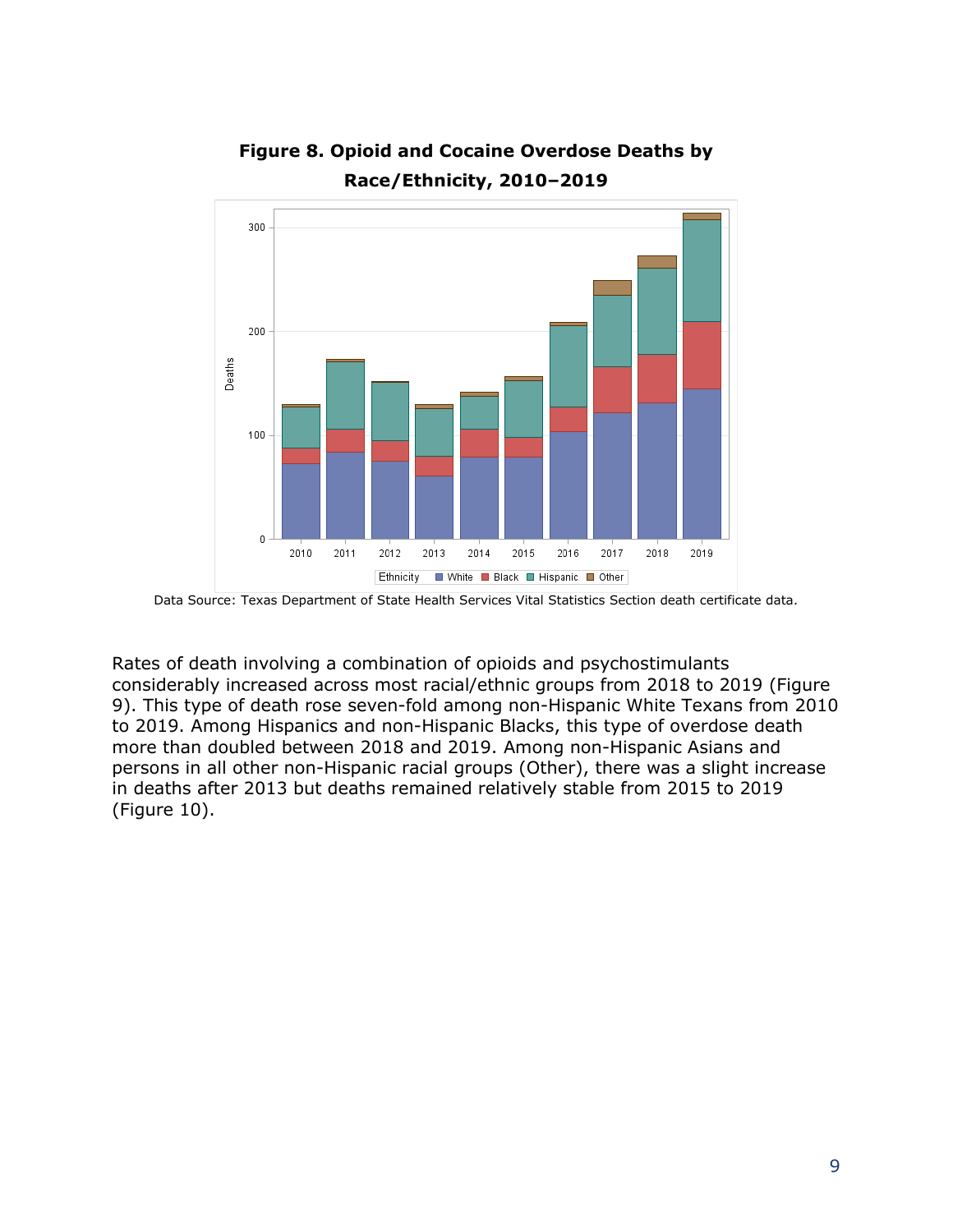**Figure 9. Opioid and Psychostimulants Overdose Death Rates by Race/Ethnicity, 2011–2019**



Data Source: Texas Department of State Health Services Vital Statistics Section death certificate data.

**Figure 10. Opioid and Psychostimulants Overdose Deaths by Race/Ethnicity, 2010–2019**

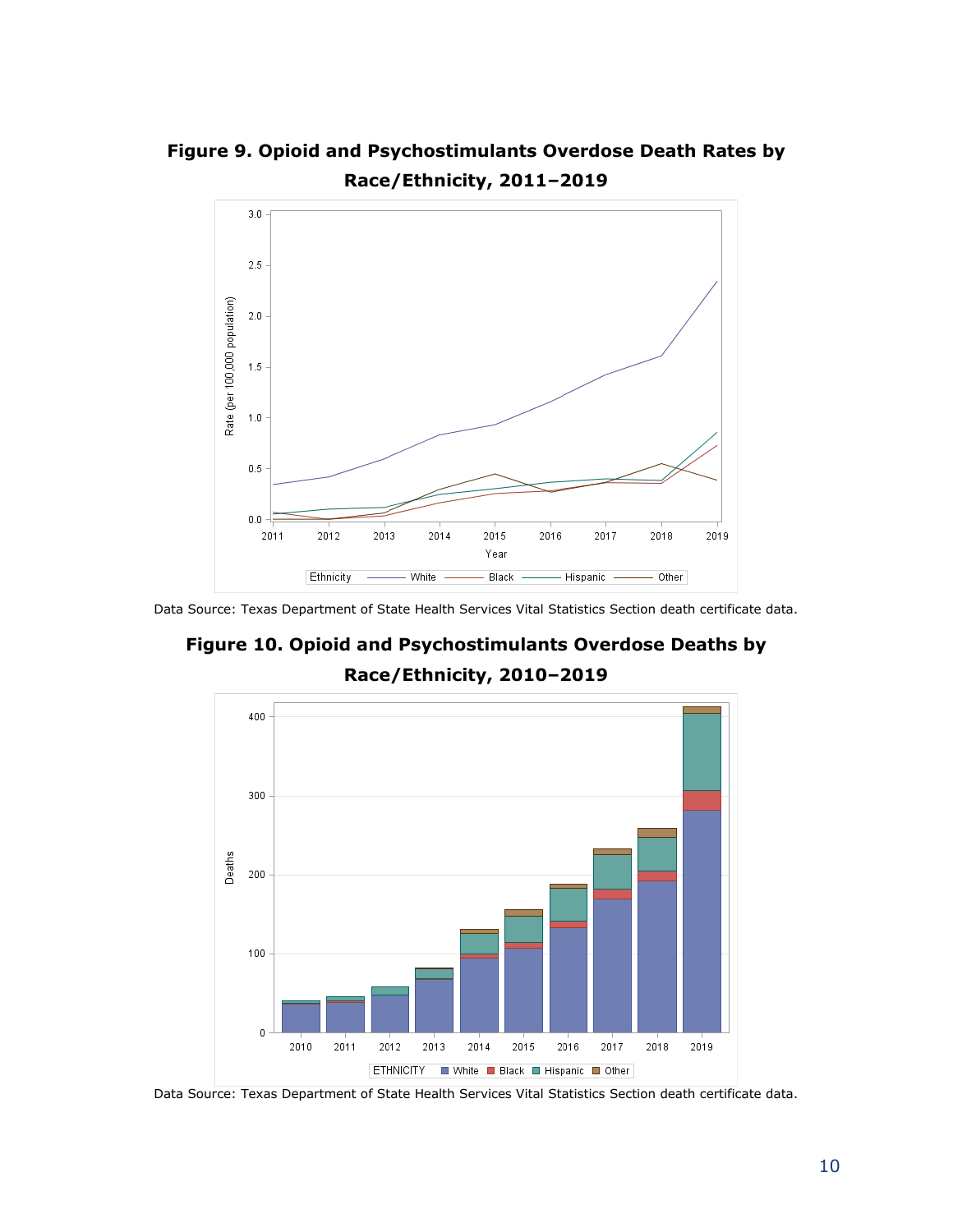### <span id="page-11-0"></span>**Opioid Co-Occurrence Overdose Deaths**

Overdose deaths frequently involve more than one class of opioids used in combination, including both prescription and illicit drugs. This use can be either intentional or unintentional (e.g., the person does not know they are using different opioids simultaneously). Overall, opioid co-occurrence overdose deaths rose during the 2015 to 2019 period.

The rate of death for this substance combination more than doubled across nearly all racial/ethnic groups from 2011 to 2019, except among Hispanic populations (Figure 11). The greatest percentage increases in death rates occurred among non-Hispanic White populations, non-Hispanic Black populations, and non-Hispanic Asians and persons in all other non-Hispanic racial groups (Other). The number of deaths involving more than one class of opioids steadily increased across all race/ethnicity groups (Figure 12).



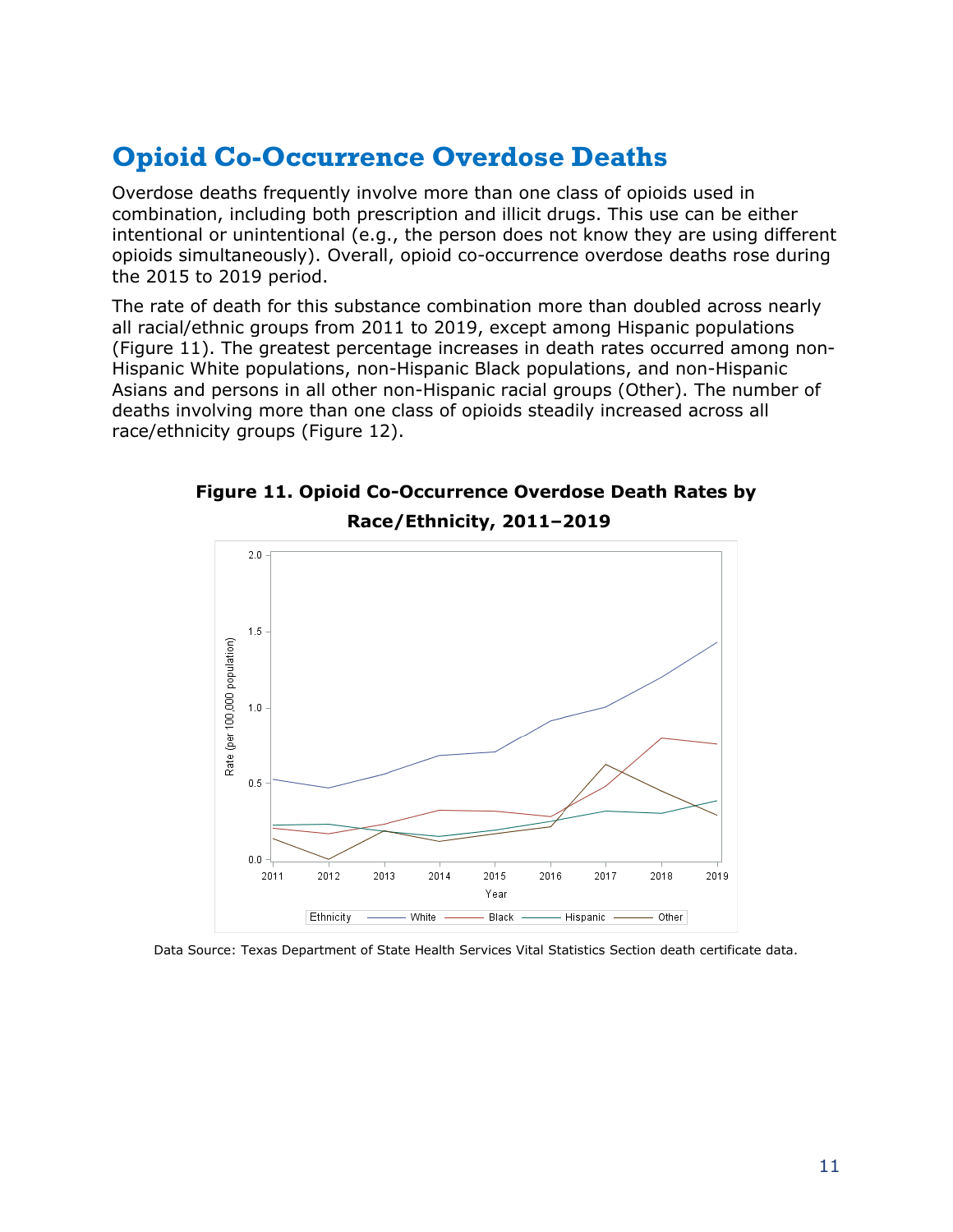

#### **Figure 12. Opioid Co-Occurrence Overdose Deaths by Race/Ethnicity, 2010–2019**

Overdose deaths involving heroin and commonly prescribed opioids (e.g., hydrocodone, oxycodone) more than doubled between 2015 and 2019 (Figures 13 and 14). This type of polysubstance overdose death was most common among non-Hispanic Whites, followed by non-Hispanic Blacks, Hispanics, and non-Hispanic Asians and persons in all other non-Hispanic racial groups (Other).

Data Source: Texas Department of State Health Services Vital Statistics Section death certificate data.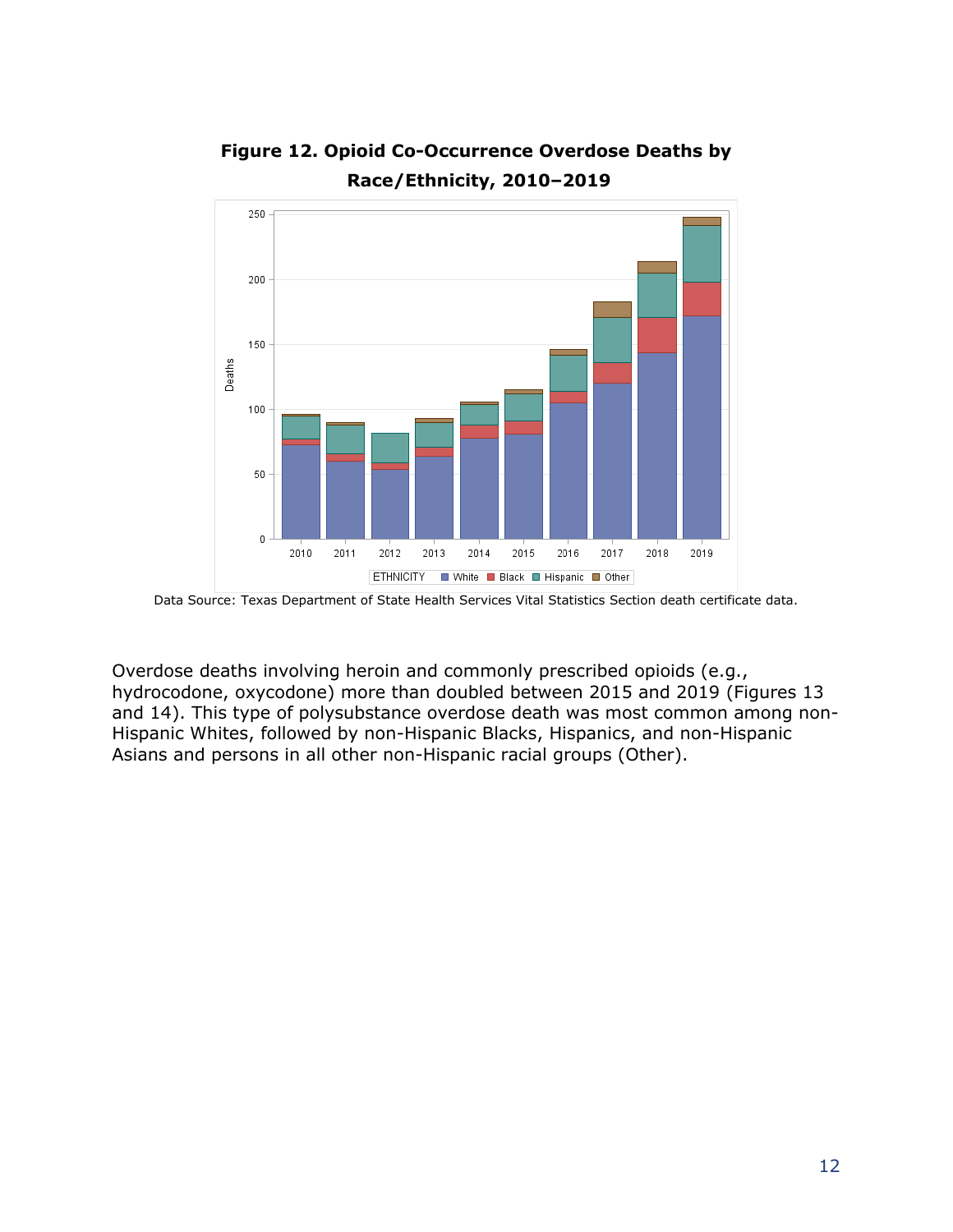**Figure 13. Heroin and Commonly Prescribed Opioid Overdose Death Rates by Race/Ethnicity, 2011–2019**



Data Source: Texas Department of State Health Services Vital Statistics Section death certificate data.

#### **Figure 14. Heroin and Commonly Prescribed Opioid Overdose Deaths by Race/Ethnicity, 2010–2019**



Data Source: Texas Department of State Health Services Vital Statistics Section death certificate data.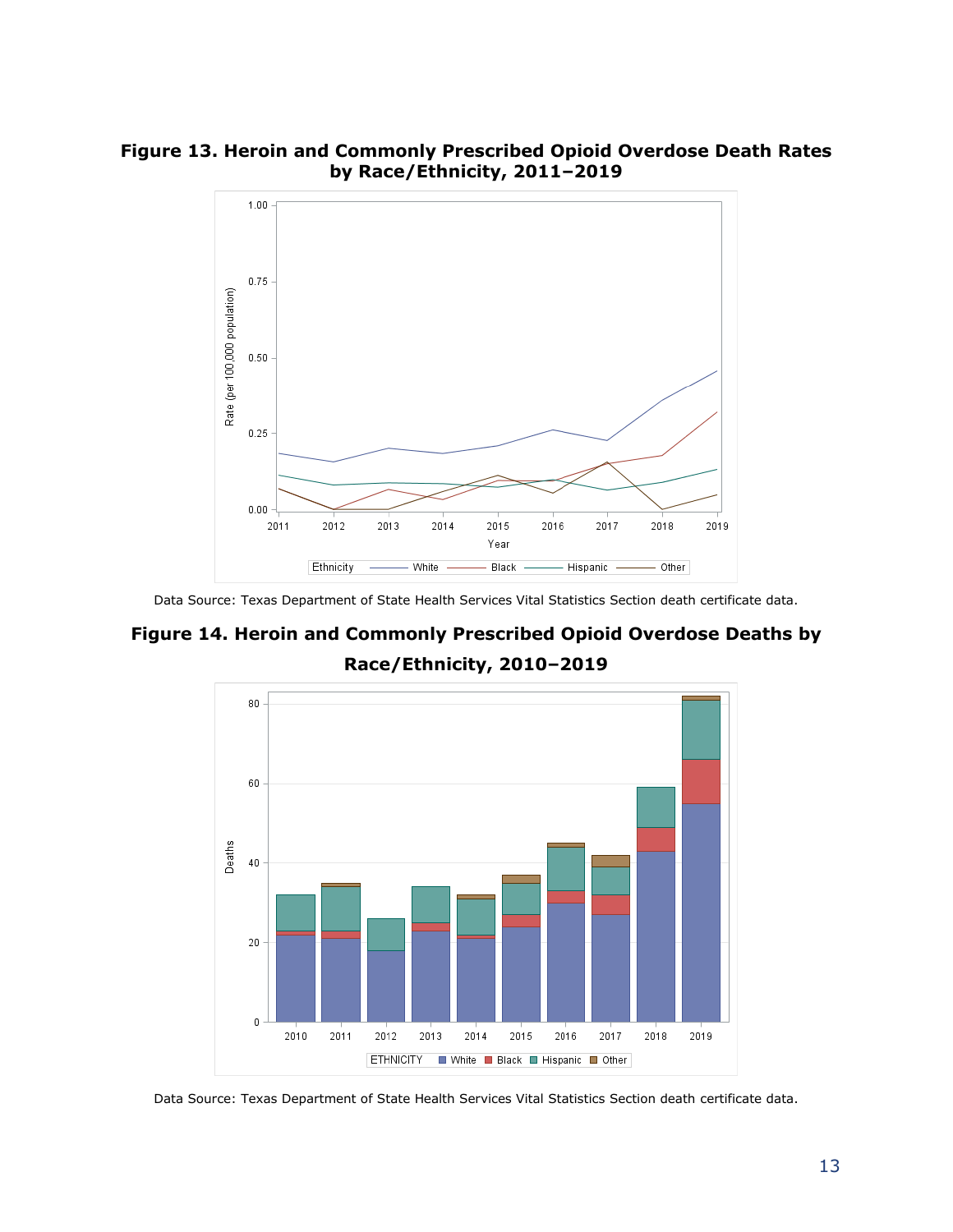The increase in polysubstance overdose deaths attributed to synthetic opioids has accelerated over the last 10 years. Synthetic opioids are often taken along with other substances, such as commonly prescribed opioids. Rates of death due to this combination of drugs were highest among non-Hispanic Whites, followed by non-Hispanic Blacks, non-Hispanic Asians and persons in all other non-Hispanic racial groups (Other), and Hispanics (Figure 15). Deaths of this type almost doubled between 2010 and 2019 among non-Hispanic Whites, and steadily increased among non-Hispanic Blacks and Hispanics (Figure 16).

#### **Figure 15. Commonly Prescribed Opioid and Synthetic Opioid Overdose Death Rates by Race/Ethnicity, 2011–2019**

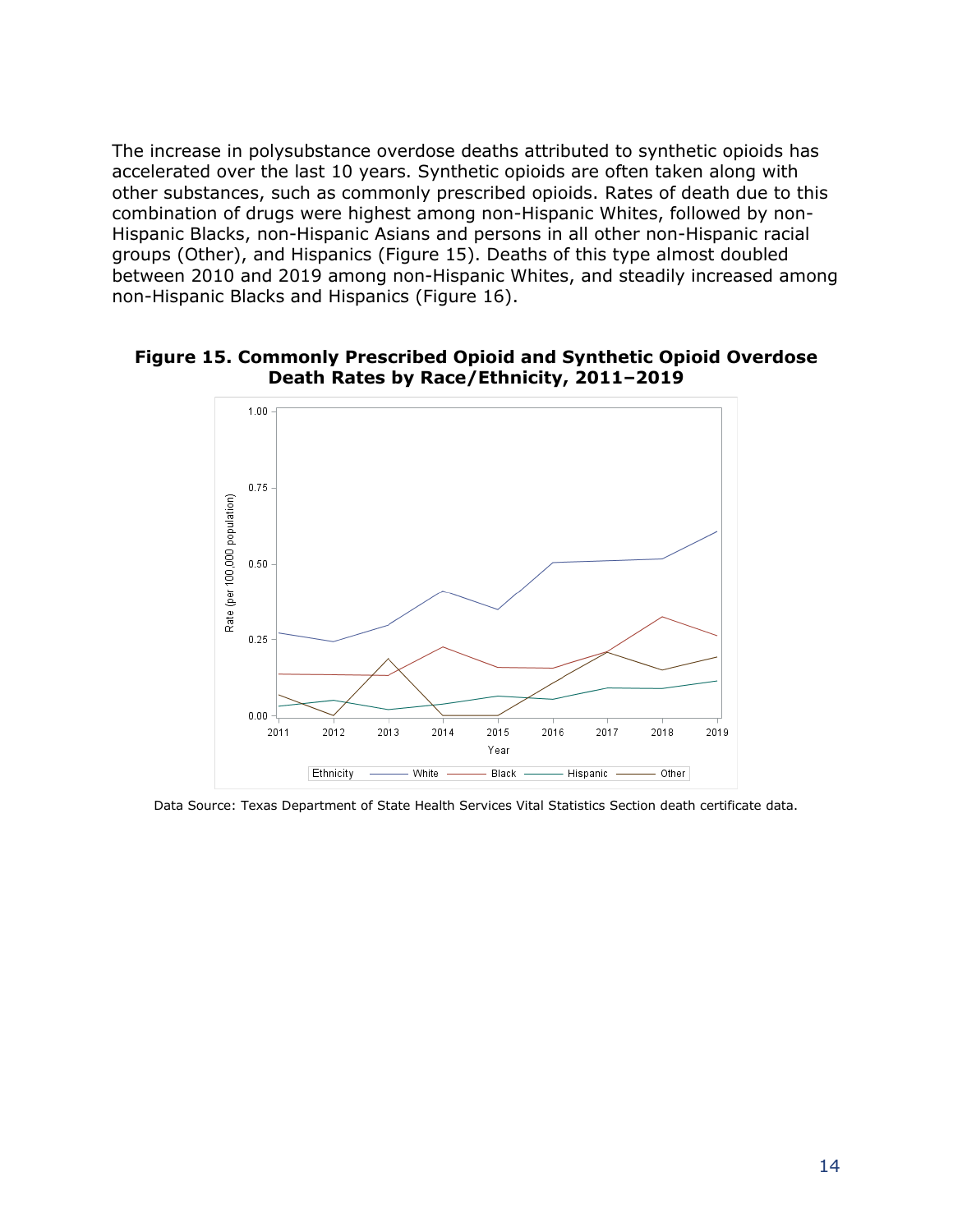**Figure 16. Commonly Prescribed Opioid and Synthetic Opioid Overdose Deaths by Race/Ethnicity, 2010–2019**



Data Source: Texas Department of State Health Services Vital Statistics Section death certificate data.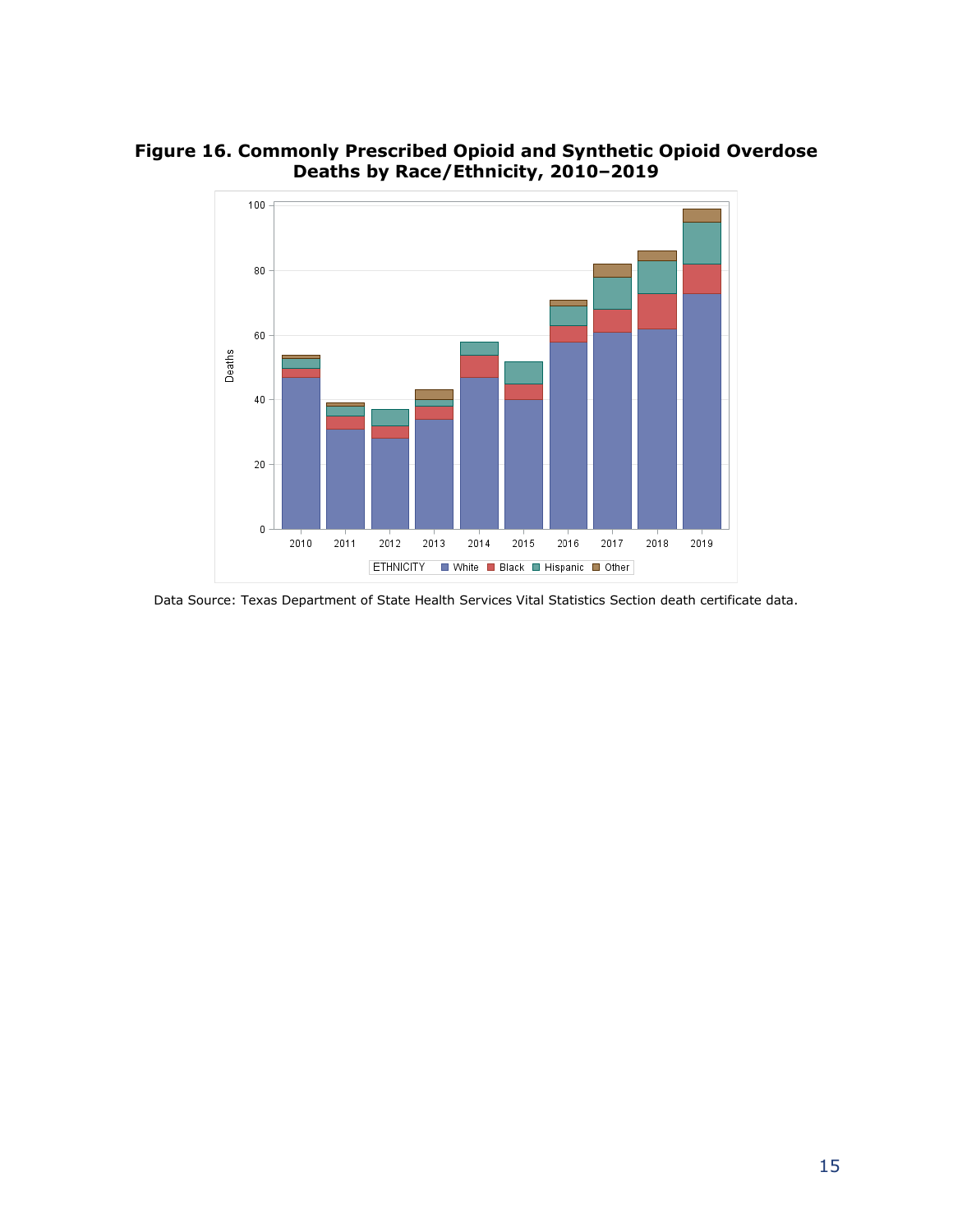## <span id="page-16-0"></span>**3.Conclusion**

From 2010 to 2019, the largest number of opioid polysubstance overdose deaths in Texas occurred among non-Hispanic White populations; however, increases in opioid polysubstance overdose deaths among other racial/ethnic groups, including non-Hispanic Black and Hispanic populations, and, to a lesser extent, non-Hispanic Asian and persons in all other non-Hispanic racial groups (Other), were also evident from 2010 to 2019.

Health inequities experienced by communities of color may prevent them from accessing important services and resources (Amaro et al., 2021). Previous research has found that, even when substance use disorder treatment is available, racial/ethnic minorities may experience worse treatment outcomes than non-Hispanic Whites (Burlew et al., 2021). As such, public health initiatives aimed at preventing and treating substance use disorder and opioid use disorder should also focus on the intersectionality of race/ethnicity with other important sociodemographic characteristics (e.g., sex and gender, place, socioeconomic status, education level) to better address health and treatment outcome disparities.

Steady increases in overdose deaths involving both opioids and cocaine, and opioids and psychostimulants among non-Hispanic White, non-Hispanic Black, and Hispanic populations point to a need for health equity and prevention and intervention efforts at the individual, community, and policy level to ensure service access is readily available for all Texans.

Future studies from universities and research institutions should prioritize using geocoded data for analyses that may help identify communities at risk for future overdose deaths, as well as neighborhood and societal factors that affect social vulnerability to opioid and substance use at the community and societal levels. Further, more comprehensive data are needed to assess the full extent of the racial/ethnic disparities and trends presently seen across overdose deaths in Texas.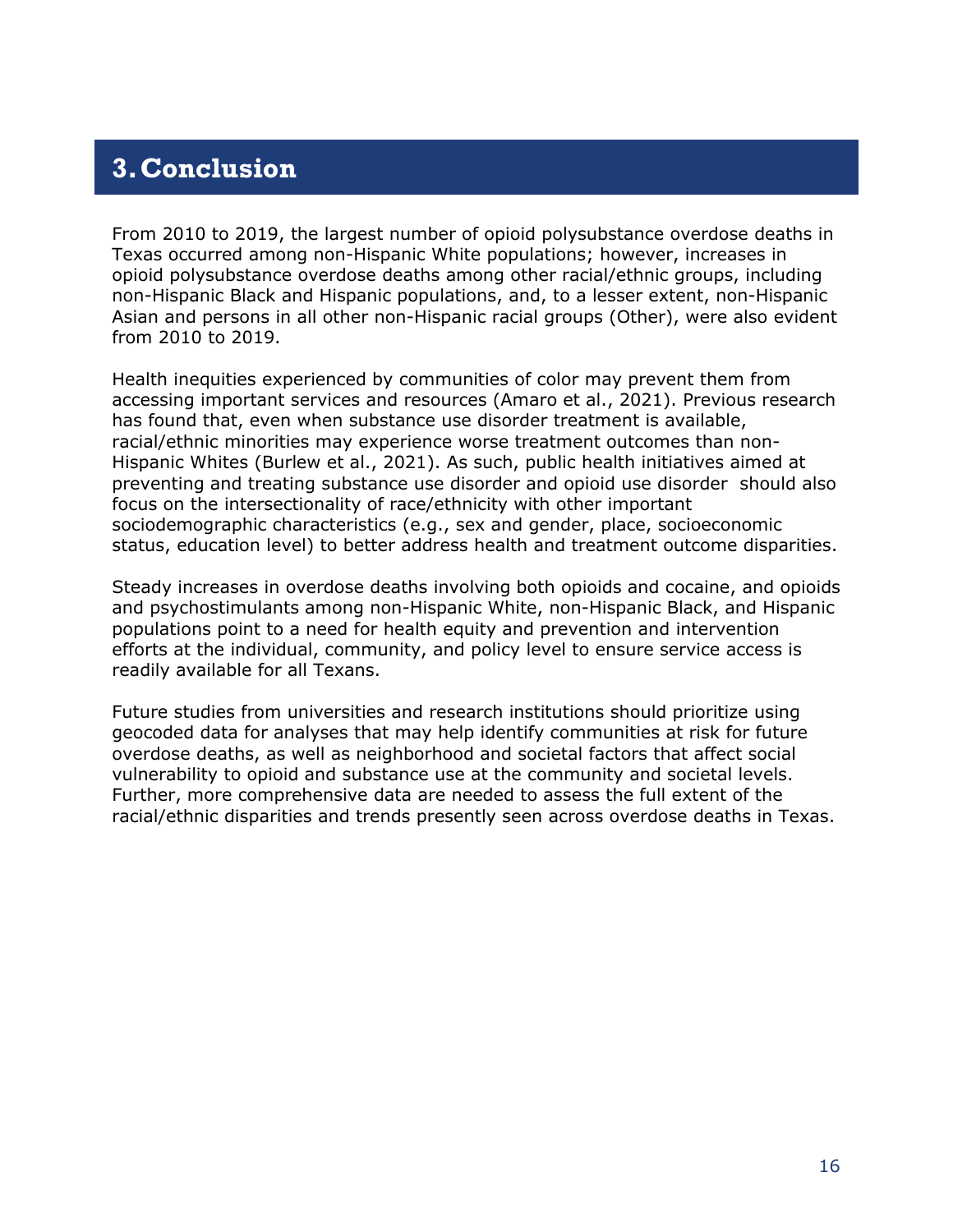# **List of Acronyms**

<span id="page-17-0"></span>

| <b>Acronym</b>  | <b>Full Name</b>                                                       |
|-----------------|------------------------------------------------------------------------|
| <b>DSHS VSS</b> | Department of State Health Services Vital Statistics<br><b>Section</b> |
| $ICD-10$        | International Classification of Diseases 10th Revision                 |
| <b>NCHS</b>     | National Center for Health Statistics                                  |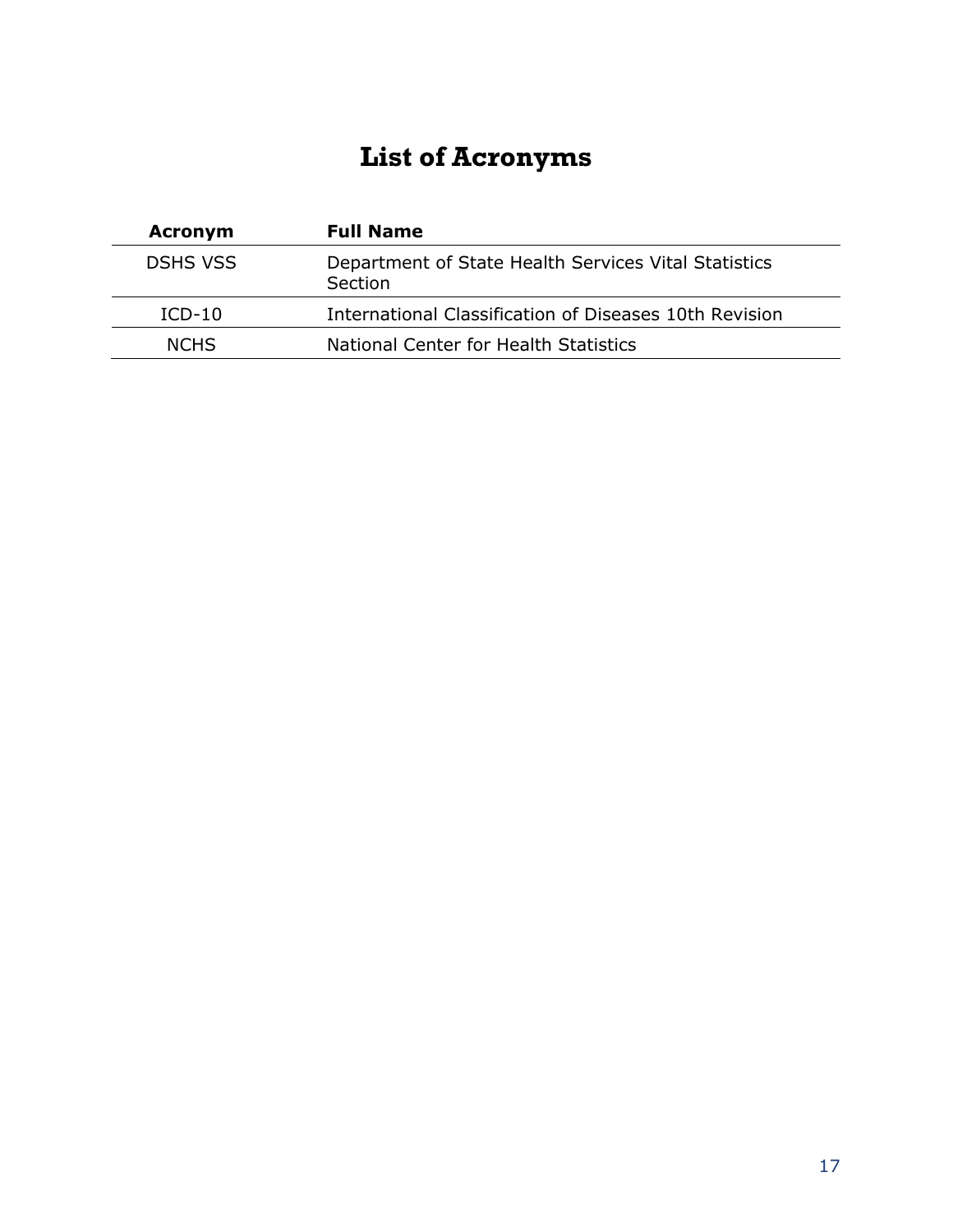#### **References**

- <span id="page-18-0"></span>Amaro, H., Sanchez, M., Bautista, T., & Cox, R. (2021). Social vulnerabilities for substance use: Stressors, socially toxic environments, and discrimination and racism. Neuropharmacology, 188, 108518. https://doi.org/10.1016/j.neuropharm.2021.108518
- Burlew, K., McCuistian, C., & Szapocznik, J. (2021). Racial/ethnic equity in substance use treatment research: The way forward. Addiction Science & Clinical Practice, 16(1), 50. https://doi.org/10.1186/s13722-021-00256-4